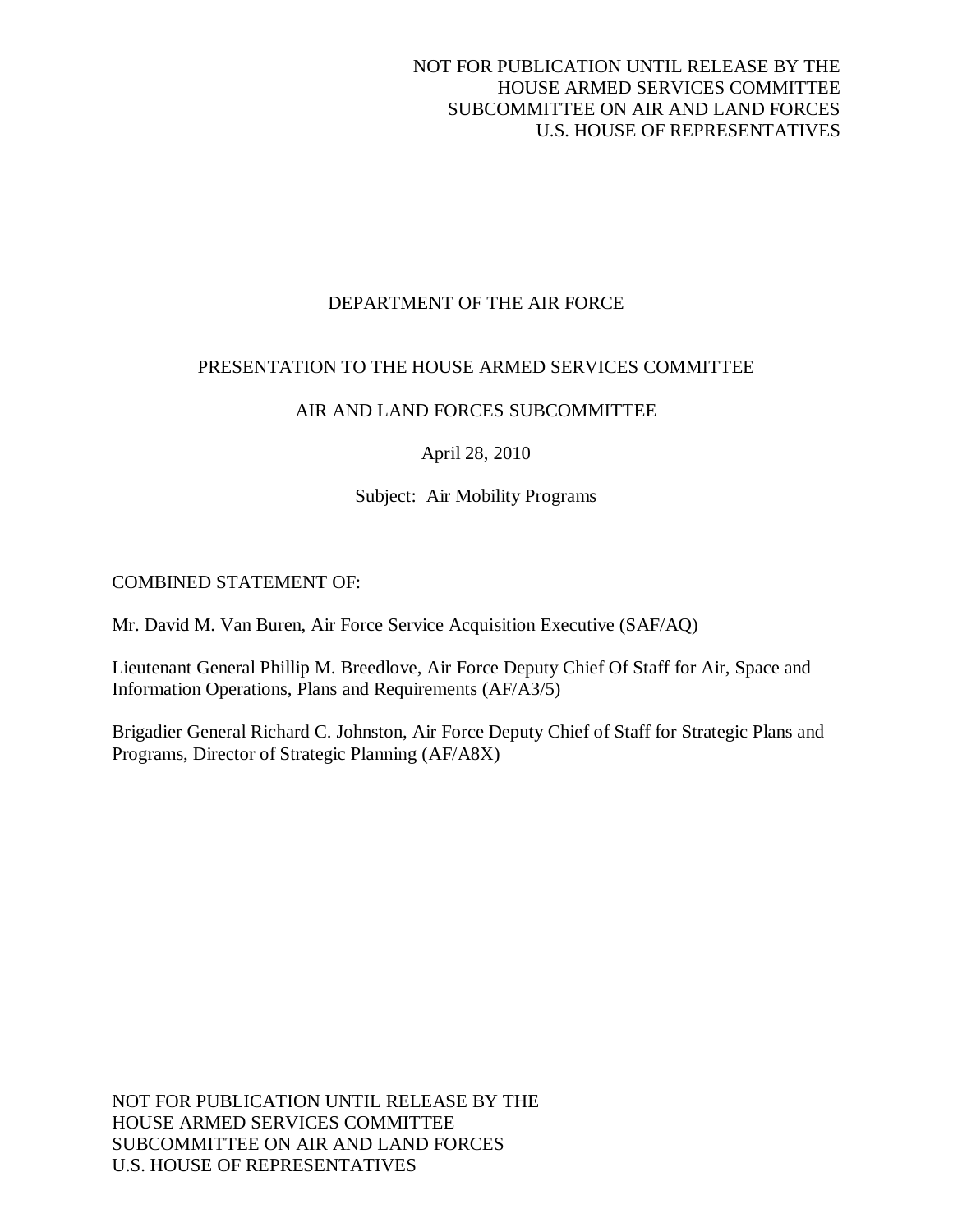## **I. Introduction**

Chairman Smith, Ranking Member Bartlett, and distinguished members of the Subcommittee, thank you for the opportunity to address this committee regarding the Air Force's mobility programs. The Secretary of Defense, in the recent 2010 Quadrennial Defense Review (QDR), set four objectives to guide our current actions and future Planning: prevail in today's wars, prevent and deter conflict, prepare to defeat adversaries and succeed in a wide range of contingencies, and preserve and enhance the all-volunteer force. The Air Force is vectoring to meet these objectives, balancing risk appropriately, and preparing to prevail, prevent, and preserve well into our Nation's future.

## **II. Contributions of the Air Force**

Today, the Air Force reliably provides global vigilance, global reach and global power as an integral member of our Joint and coalition teams. More than 38,000 Airmen are deployed, with nearly 30,000 in and around Afghanistan and Iraq, as we unwaveringly do whatever it takes to prevail in today's wars. Airmen, Soldiers, Sailors, and Marines who cross outside the wire do so with the asymmetric advantage of armed overwatch, globally integrated intelligence, surveillance, and reconnaissance, combat search and rescue, and aero-medical evacuation.

The Air Mobility team provides airlift, air refueling, aeromedical evacuation, and airdrop, guaranteeing the world that the U.S. can rapidly project combat power or humanitarian relief anywhere, anytime. Air mobility often provides the only means to intervene quickly in a crisis, but also runs constantly and reliably in the background during persistent operations. Our joint force in the Central Command (CENTCOM) area of responsibility (AOR) is sustained by around-the-clock rapid global mobility operations that included, in 2009, 52,905 airlift sorties delivering 264,839 short tons of cargo, over 32 million pounds of airdropped cargo, and 1.3 million passengers. Since 2001, we have transported nearly 70,000 patients out of the CENTCOM AOR and achieved a nearly 98 percent success rate in meeting to "golden hour"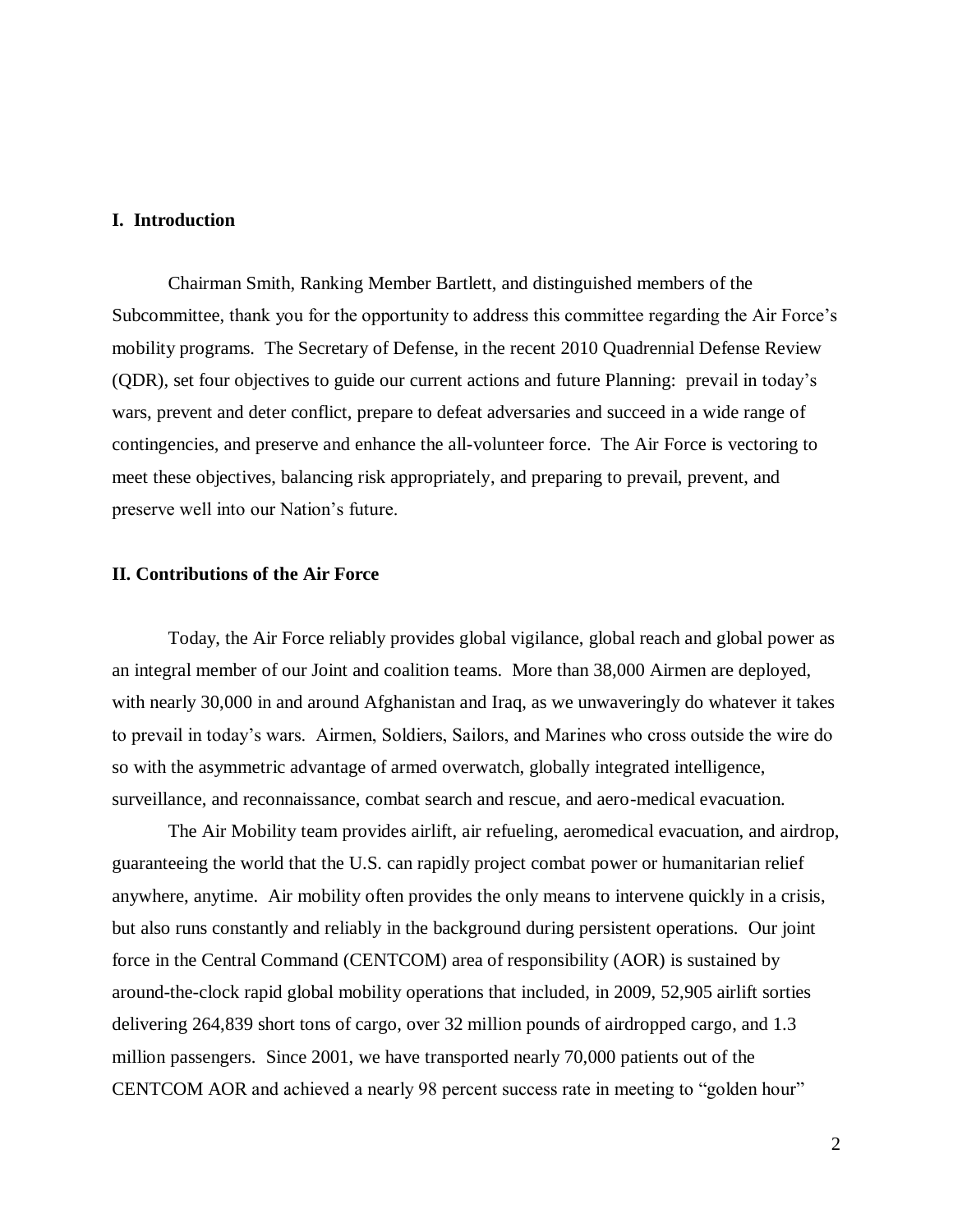goal of transporting seriously wounded warriors to medical treatment facilities, achieving a 95 percent injury survival rate.

The Air Force's response for Operation UNIFIED RESPONSE highlighted airpower's speed and access to assist the victims of the earthquake in Haiti. Our first C-17 Globemaster arrived one day after the tragic event with an urban search and rescue team and 82,000 pounds of equipment. Within four days of the earthquake the Air Force flew nearly 100 sorties, transported almost 1,200 passengers and delivered more than 600 short tons to our devastated neighbors in Haiti. In addition, your Air Force evacuated over 19,000 U.S. citizens and medically evacuated over 230 Haitian citizens via our aircraft. We helped set up flightline operations to provide a lifeline of supplies and relief to the Haitians and ensured a safe and orderly worldwide response.

In response to the earthquake in Chile, the Air Force deployed 82 Airmen to provide expeditionary medical support units to the community in Angol. Upon arrival, our medical professionals demonstrated the flexibility and determination to turn a bare polo field into a fullyoperational field hospital in only three and a half days. The Air Force partnered with USAID and the Chilean Army to accomplish this herculean task. As a result, our medical professionals tended to over 300 patients and performed over 40 surgeries in those facilities within the first two weeks of that field hospital's operation. The devastated region surrounding Angol recovered 60 percent of the hospital beds lost in the earthquake. In addition to our support to the warfighter and humanitarian efforts, 43 percent of our total force is engaged daily in out-of-theater support to combatant commander operations; a remarkable contribution enabled by past investments in technology and infrastructure that allow the Air Force to impact operations anywhere on the planet, from bases both at home and abroad, and to do it efficiently and effectively.

### **III. Strategic Airlift Force Structure**

## **C-17**

The C-17 Globemaster III is the newest, most flexible cargo aircraft to enter the airlift force. The C-17 is capable of rapid strategic delivery of troops and all types of cargo to main operating bases or directly to forward bases in the deployment area. The aircraft can perform tactical airlift and airdrop missions and can also transport litters and ambulatory patients during aeromedical evacuations when required. The inherent flexibility and performance of the C-17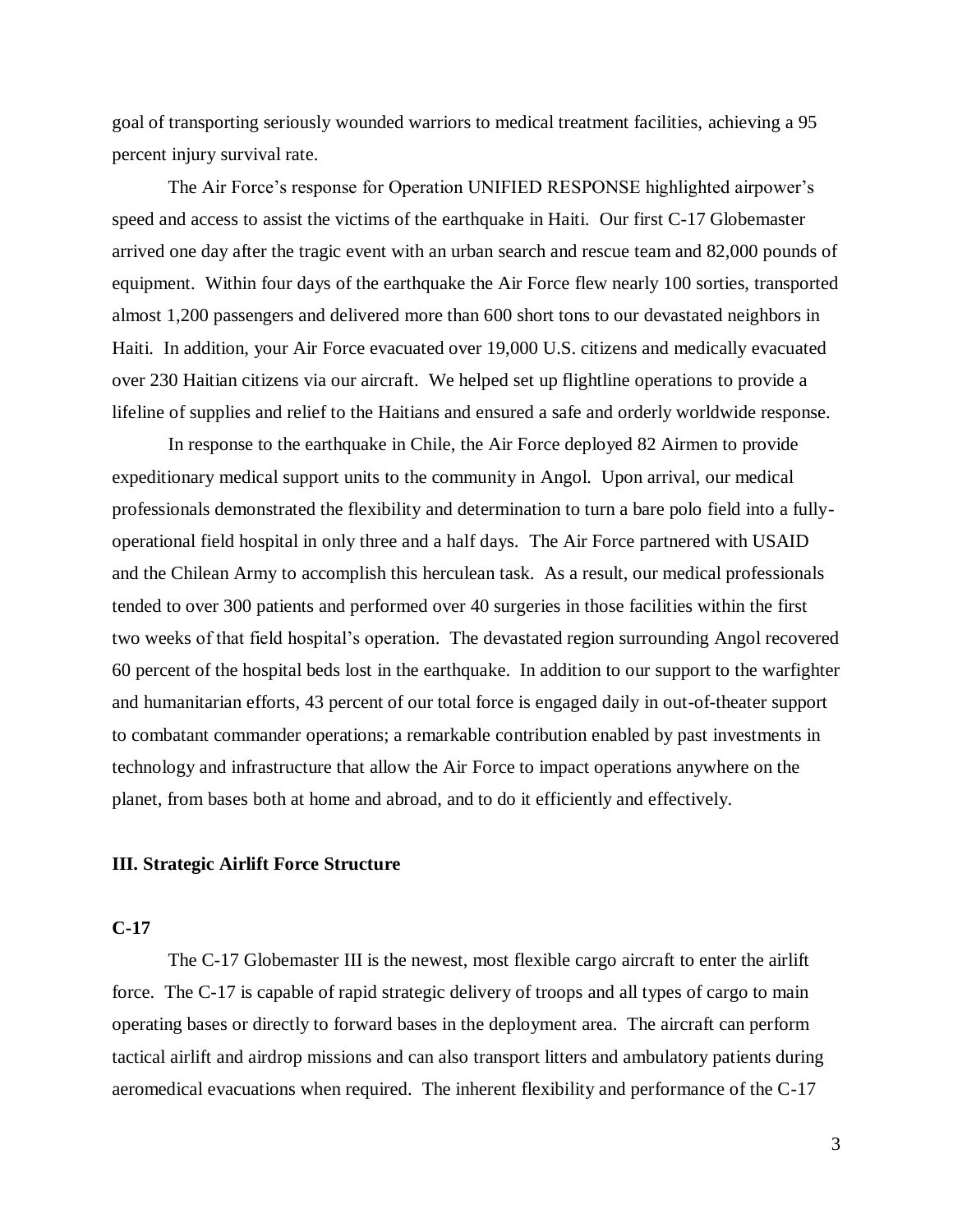force improve the ability of the total airlift system to fulfill the worldwide air mobility of the United States.

The Air Force is executing Congressional direction to procure 223 C-17s. As of 20 April, 196 of those 223 aircraft have been delivered, including the U.S. contribution to the Strategic Airlift Capability C-17 Program with 11 European partner nations. Final delivery is planned in February 2012.

## **C-5**

The C-5 Galaxy provides the Air Mobility Command airlift in support of United States national defense. The C-5 can carry fully equipped combat-ready military units to any point in the world on short notice and then provide field support to help sustain the fighting force. The C-5 Reliability Enhancement Re-engining Program (RERP) improves the C-5 fleet availability and performance by replacing the engines and over 70 unreliable components on 52 active duty aircraft. The Low Rate Initial Production is underway and the Air Force will seek a Full Rate Production decision in September 2010. The C-5 RERP Operational Test & Evaluation (OT&E) was completed in January 2010, and the program is meeting expectations to date. The C-5 RERP is effective, suitable and mission capable. The C-5M significantly increases the strategic capability of the entire Galaxy fleet. The Office of Secretary of Defense will provide the C-5 RERP OT&E report to Congressional Committees in mid to late summer 2010.

The Mobility and Capabilities Requirements Study (MCRS) confirms the Air Force has excess strategic airlift capability. The Air Force plans to reduce the 316 strategic airlift aircraft requirement of the National Defense Authorization Act of Fiscal Year 2010 by retiring 22 C-5As. The Secretary of the Air Force will submit a report on the retirement of aircraft required by section 137 of the NDAA and a report on strategic airlift aircraft required by section 138 of the NDAA in early summer 2010. These reports will provide the justification for retirement of C-5A aircraft and anticipated impact of the retirements on force structure and basing.

All C-5As reside in the Air Reserve Component (Stewart, NY; Memphis, TN; Martinsburg, WV; Wright-Patterson AFB, OH & Lackland AFB, TX). Wright-Patterson has been announced to receive C-17s and will lose all 10 C-5As. In addition, the remaining Air National Guard (ANG) C-5A units are being considered for C-17 conversion as part of the AF Strategic Basing Process. AMC, Air Force Reserve Command and the ANG are working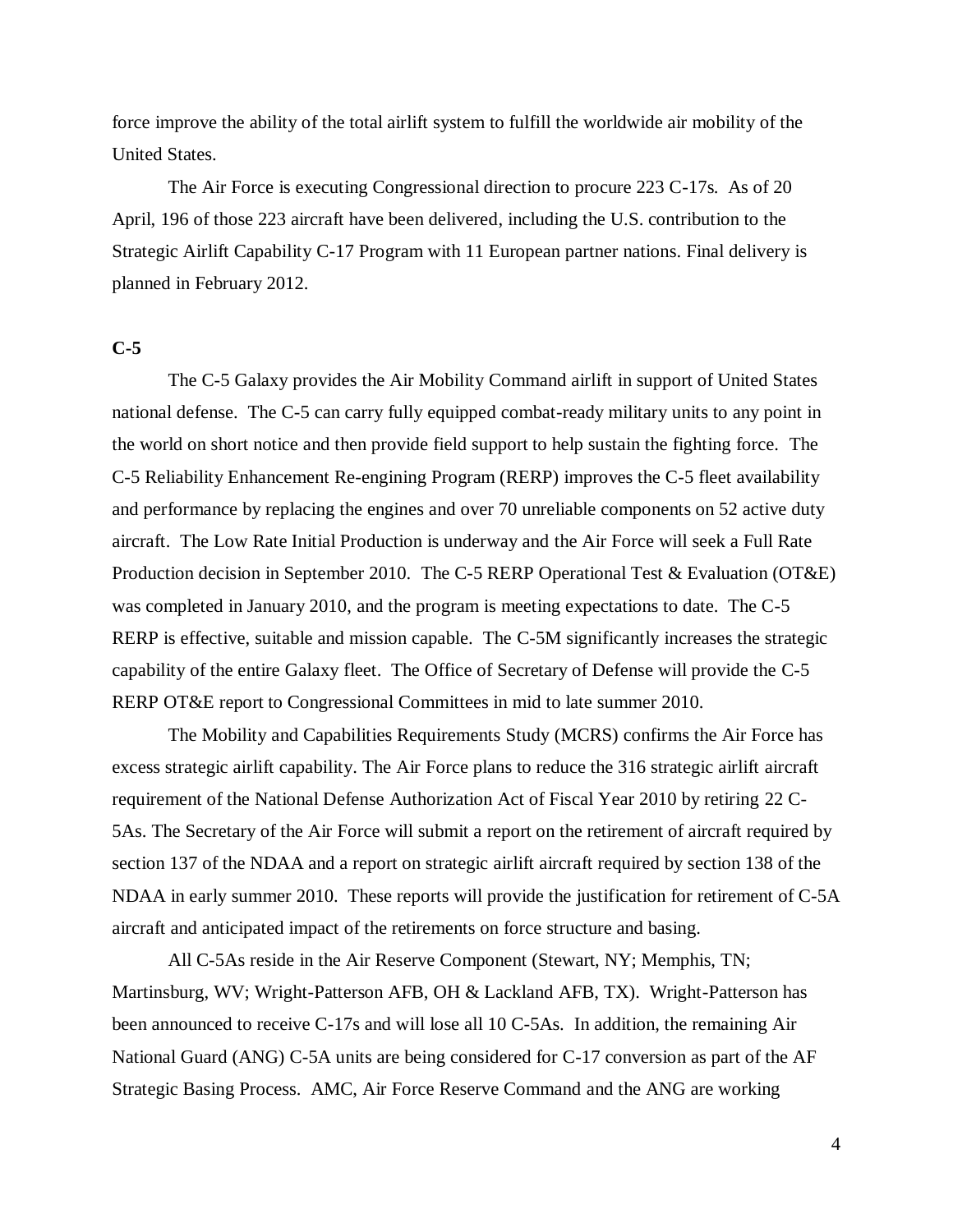together to determine the specific tail numbers that will be retired.

### **IV. Tactical Airlift Force Structure**

#### **C-130**

The C-130 Hercules primarily performs the tactical portion of the airlift mission. The aircraft is capable of operating from unimproved dirt strips and is the prime transport for air dropping troops and equipment into hostile areas. The C-130 fulfills a wide range of operational missions in both peace and war situations. The MCRS indicates an excess C-130 airlift capability with the most demanding scenario of 335 C-130 aircraft. The new fleet must meet expected intra-theater and direct support (DS) airlift requirements. Therefore, the FY11 force structure maintains a floor of 375 C-130s which incorporates the MCRS study plus 40 additional aircraft, which reflect our current judgment for the number of C-130s required to augment the DS mission. The Air Force will conduct further analysis to determine the force structure impact of the DS mission on the C-130 fleet.

"In the FY11 budget request we recommended retiring 34 C-130s, 28 from Little Rock AFB and 6 from the Puerto Rico Air National Guard in FY11. We are currently in discussions between the PRANG, ANG, AF and OSD to delay the retirements from Puerto Rico to allow time to determine a suitable follow-on mission for the unit."

#### **V. Proposed C-130 Force Structure (FY11)**

We are formulating a plan to backfill the retiring C-130E aircraft at Little Rock AFB and will bring together a Total Force Integrated team of active duty, Reserves and Guard to ensure projected student production levels are met. We are also working with ANG on the future of the Puerto Rico ANG unit.

#### **VI. Planned C-130 Force Structure (FYDP)**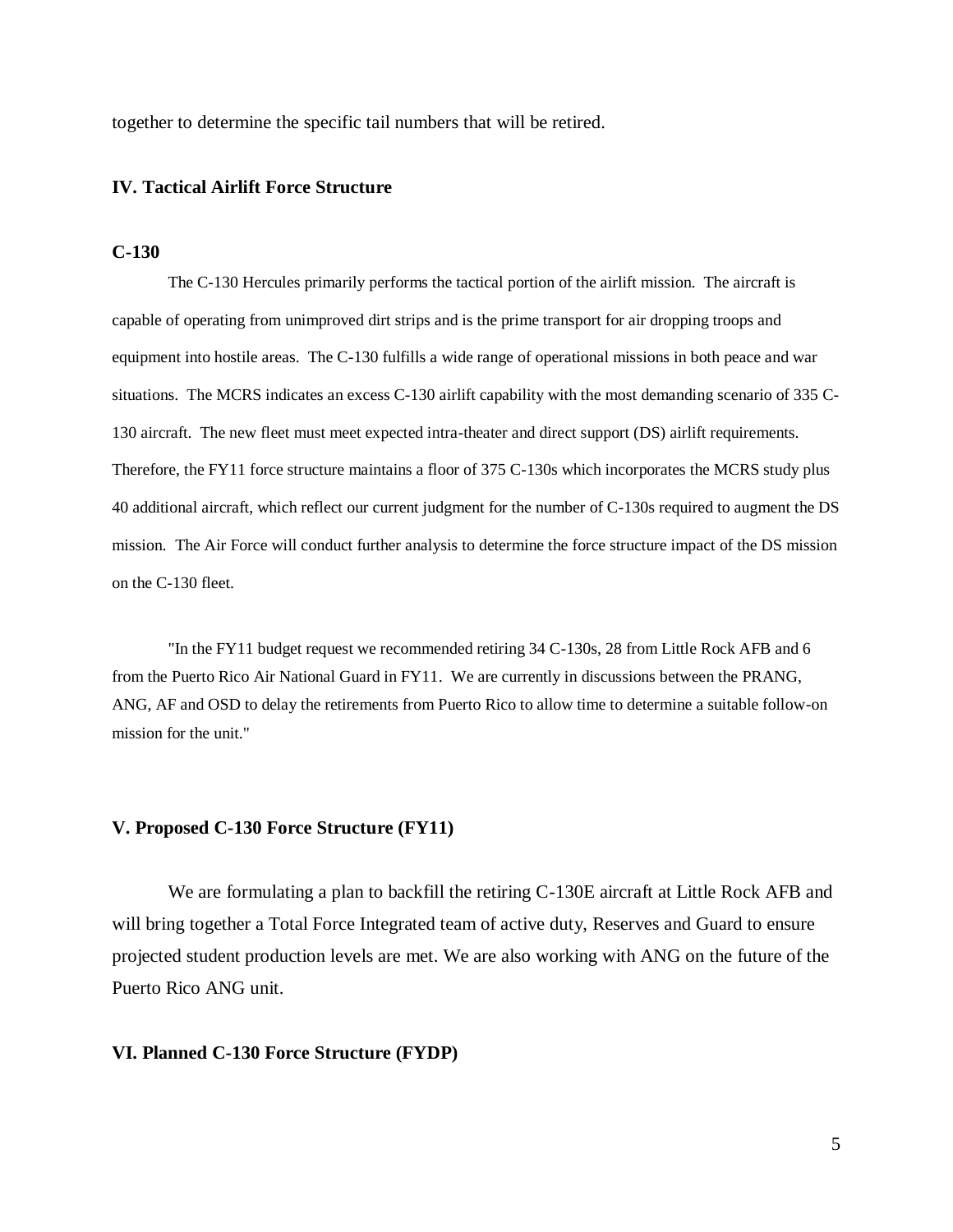In FY12 the remaining nine C-130Es are scheduled to retire from Little Rock AFB. Also, three C-130H1s will retire from Dyess AFB as C-130Js deliver. FY13 plans include retiring eight C-130H1s from Little Rock AFB and Dyess AFB as the C-130Js deliver. In FY14, eight additional C-130H1s are slated to retire as J models deliver. Finally, a few C-130J deliveries are planned for FY15.

### **VII. KC-X Selection Timeline**

The KC-X remains the Air Force's highest procurement and recapitalization priority. Air refueling is critical to the entire joint and coalition military team's ability to project combat power around the world. The current fleet of Eisenhower-era KC-135Rs averages 49 years old.

KC-X tankers will provide increased aircraft availability, more flexible employment options, and greater overall capability than the KC-135R tanker. The KC-X will be able to refuel receptacle and probe-equipped aircraft on every mission and to receive fuel in-flight as well. The KC-X will also be equipped with defensive systems to enhance its utility to the warfighter.

The KC-X program is based on a planned purchase of 179 aircraft and is the first of three recapitalization programs to replace the entire legacy tanker fleet. The Air Force has budgeted approximately \$3.5 billion per year for an annual production rate of 12-18 aircraft. Even with this level of investment, it will take several decades to replace the fleet of more than 400 KC-135s. Given the age of the fleet and the time required to recapitalize, it is critical for the Air Force to move forward on this program.

With the release of the RFP for a KC-X tanker on February 24, 2010, the Air Force and the Office of the Secretary of Defense moved forward in the procurement of a new tanker. We remain committed to ensuring that the process is fair, open, and transparent. The RFP originally called for proposals to be due on May 10, 2010. With this proposal submission date in May, the Air Force planned to award a contract in the fourth quarter of FY10. On March 8, 2010, Northrop Grumman notified the department that they were not going to submit a proposal. Subsequent to Northrop Grumman's withdrawal, EADS North America notified the Department of its potential interest in bidding. On March 31, 2010, the Defense Department announced that if we received a formal notification from EADS-NA of their intention to make an offer, we would extend the deadline for bids from May 10 to July 9, 2010. On April 20, 2010, EADS-NA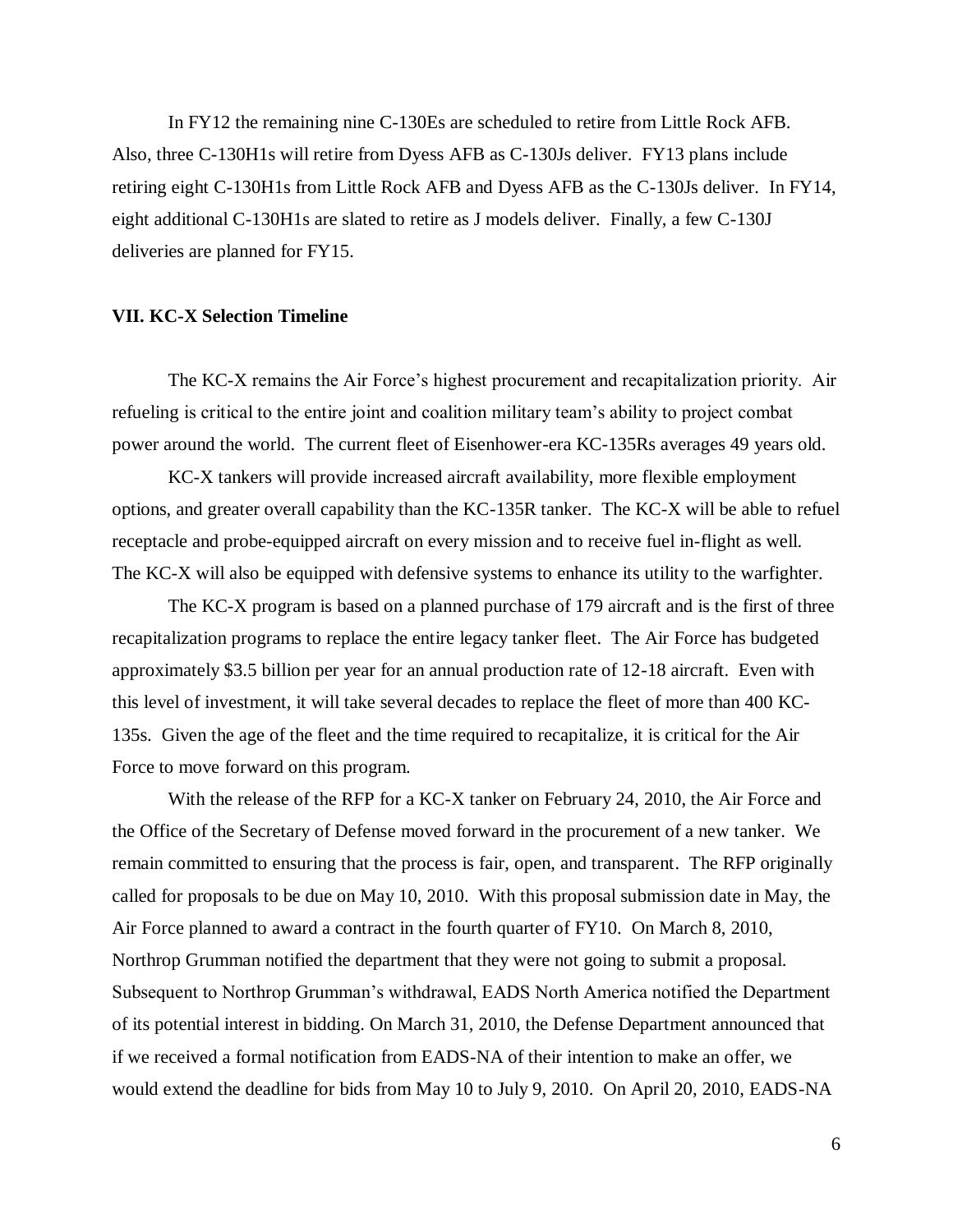announced that they will submit a bid in response to the KC-X RFP. With the entry of EADS-NA into the competition, the Defense Department will grant offerors an additional 60 days to submit their proposals. It is not uncommon to grant reasonable extensions in competitions of this sort, and the Defense Department considers 60 days to be reasonable. As the Defense Department does not want the delivery date to slip any later than it already has, we will continue working to award the contract this fall.

To give the Committee a sense of timing, the Engineering and Manufacturing Development (EMD) portion of the KC-X contract includes four development tankers that will be delivered in the production configuration after EMD. We estimate that the first flight test will occur no earlier than 18 months from contract award. Based on a proposal submission date of July 9, 2010, and a planned award in the fall, flight testing and delivery of the first EMD tanker is still projected to occur in FY12. The planned production schedule will then start in Fiscal Year 2013 with a planned buy of seven aircraft as part of lot one production. Given the projected build time per aircraft is approximately two years, we project the first production aircraft deliveries will be in FY15, and ramping up to an annual production of approximately 15 per year through completion of the 179 aircraft.

### **VIII. AF Preparations for Army's Direct Support Mission**

The Air Force conducted a DS Concept of Employment (CONEMP) Proof of Concept trial in Iraq from October to December 2009. This was accomplished by approximately 100 deployed personnel mostly from the 179th Airlift Wing in Ohio to form the 164th Expeditionary Airlift Squadron (EAS) in support of Operation IRAQI FREEDOM. The CONEMP specified that Air Force units would collocate with and be under the tactical control of an Army Combat Aviation Brigade (CAB) Commander to provide DS. All participants were extremely satisfied with the results to include feedback from the 25th CAB Commander, "The 164th EAS exceeded my expectations with this Proof of Concept and the support we have received in such a short period of time; it is a leap ahead in joint capability." AMC will lead the effort to incorporate lessons learned from this assessment into the final CONEMP. This CONEMP represents one way to provide DS to the Army, and we continue to work with the Army to determine the best way to support the Combatant Commander in this new and important role. Ultimately it is the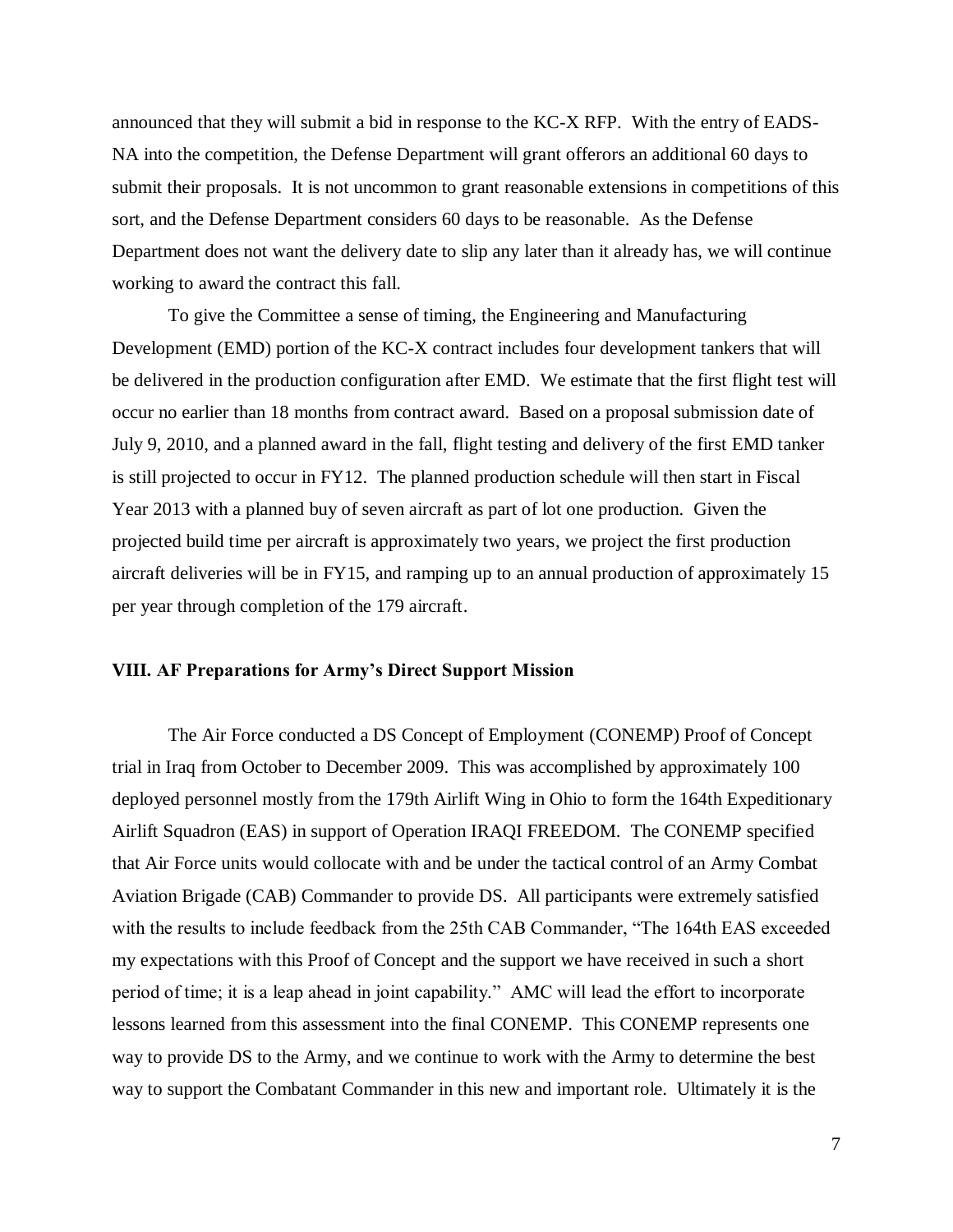prerogative of the theater commander to employ his/her forces as required for mission accomplishment, and the Air Force stand ready to support that commander as necessary.

In addition to CONEMP efforts, the Air Force is considering C-27J installation locations. The initial six bases to receive four C-27J aircraft at each location are Mansfield, OH; Baltimore, MD; Meridian, MS; Battle Creek, MI; Fargo, ND and Bradley, CT. The final basing plan for the remaining 14 aircraft will be vetted through the Air Force Basing Executive Steering Group which is scheduled for late CY10. Currently, three C-27J aircraft have been delivered and the transition of program management from the Army to the Air Force is in progress, and will be finalized by the end of FY10.

### **IX. Light Mobility Requirements & Acquisition**

The Air Force plans to acquire 15 Light Mobility Aircraft (LiMA) in FY11 to fill gaps in the light mobility mission. The requirement for LiMA comes from the Quadrennial Defense Review and the Irregular Warfare Tiger Team. The LiMA aircraft will be smaller in size and capacity than the Air Force's C-27J twin-engine turboprop and will allow operation from austere or unimproved airfields. This capability will foster Building Partnership Capacity with our lesser developed Partner Nations by providing a proper solution which is easily maintained and employed. The Initial Capability Document was validated in January 2010, and the Capability Production Document is expected to be validated in August 2010. The current acquisition strategy is to leverage results from a full and open competition from an Afghan Foreign Military Sales program. With this strategy, Milestone C is expected in April 2011 and contract award in May 2011. Initial Operational Capability is expected in 4QFY12.

#### **X. Aviation Safety**

The Air Force experienced the safest year in Air Force history in FY09 with a .80 rate per 100,000 hours, and only 17 Class A Mishaps (accidents involving more than \$1 million dollars, destroyed aircraft, loss of life or permanent total disability). So far in FY10, we have a rate of .71 Class A Flight Mishaps per 100,000 flying hours as of 16 April 2010. This is slightly better than last year's record safety rates with a .73 at this same point in time. There are no mishap trends or